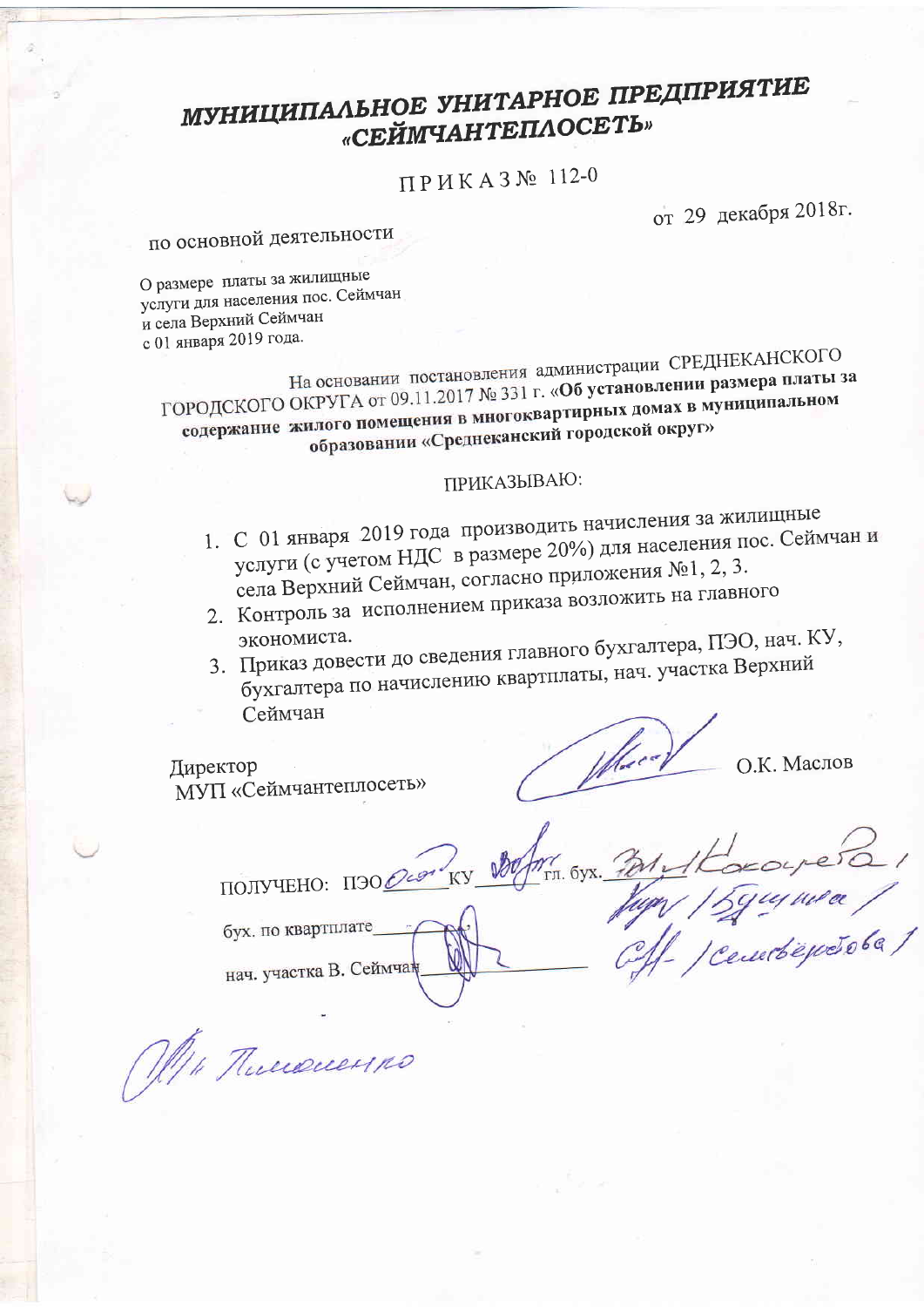Приложение N 1 к приказу N 1182 - о от 29.12.2018 г.

#### РАЗМЕР ПЛАТЫ ЗА СОДЕРЖАНИЕ ЖИЛОГО ПОМЕЩЕНИЯ В МНОГОКВАРТИРНЫХ ДОМАХ, СОБСТВЕННИКИ ИЛИ НАНИМАТЕЛИ КОТОРОГО ВЫБРАЛИ СПОСОБ УПРАВЛЕНИЯ МНОГОКВАРТИРНЫМ ДОМОМ, НО НА ОБЩЕМ СОБРАНИИ НЕ ПРИНЯЛИ РЕШЕНИЕ ОБ УСТАНОВЛЕНИИ РАЗМЕРА ПЛАТЫ ЗА СОДЕРЖАНИЕ ЖИЛОГО ПОМЕЩЕНИЯ В МНОГОКВАРТИРНОМ ДОМЕ, ЛИБО В ОТНОШЕНИИ КОТОРОГО ОТСУТСТВУЕТ ДОГОВОР УПРАВЛЕНИЯ, ЗАКЛЮЧЕННЫЙ С УПРАВЛЯЮЩЕЙ ОРГАНИЗАЦИЕЙ, ОТОБРАННОЙ В РЕЗУЛЬТАТЕ ПРОВЕДЕНИЯ ОТКРЫТОГО КОНКУРСА

#### п. Сеймчан

| N<br>$\Pi$ ./ $\Pi$ . | Вид жилого помещения                                     | Единица<br>измерения            | Размер платы за содержание<br>жилого помещения, руб. коп.<br>в месяц (с учетом НДС) |
|-----------------------|----------------------------------------------------------|---------------------------------|-------------------------------------------------------------------------------------|
|                       | 1. Жилые дома капитального исполнения<br>2-5 этажные     | за 1 кв. м.<br>общей<br>плошади | 29,59                                                                               |
|                       | 2. Жилые дома одноэтажные без мест<br>общего пользования | за 1 кв. м.<br>общей<br>площади | 24,79                                                                               |

#### с. Верхний Сеймчан

| N<br>п./п. | Вид жилого помещения                                 | Единица<br>измерения            | Размер платы за содержание<br>' жилого помещения, руб. коп.  <br>в месяц (с учетом НДС) |
|------------|------------------------------------------------------|---------------------------------|-----------------------------------------------------------------------------------------|
|            | 1. Жилые дома капитального исполнения<br>34- этажные | за 1 кв. м.<br>общей<br>площади | 15.97                                                                                   |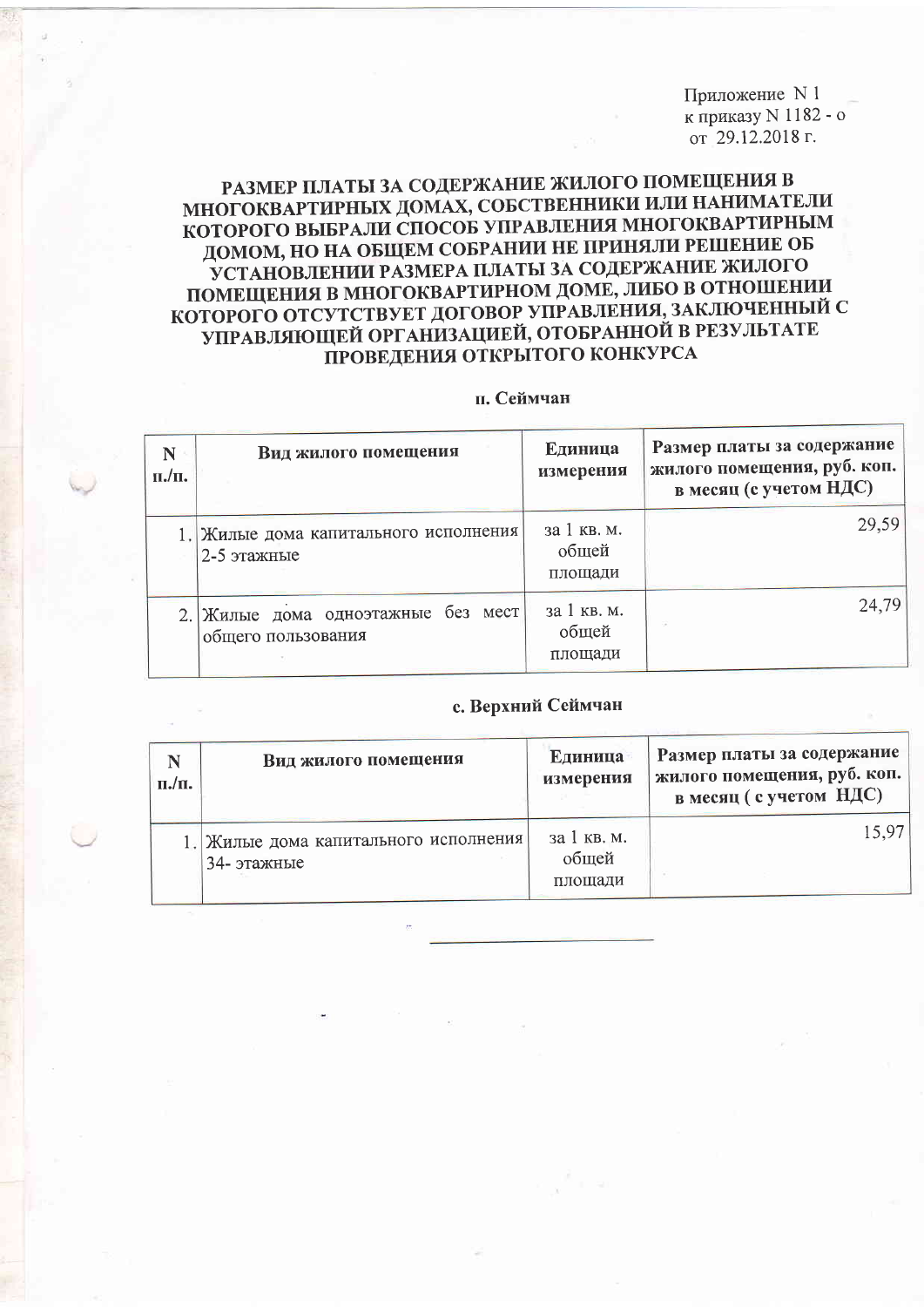Приложение № 2 к приказу N 112 - о от 29.12.2018 г.

#### **ПЕРЕЧЕНЬ**

#### РАБОТ И УСЛУГ ПО СОДЕРЖАНИЮ ОБЩЕГО ИМУЩЕСТВА МНОГОКВАРТИРНЫХ ДОМОВ, СОБСТВЕННИКИ ИЛИ НАНИМАТЕЛИ КОТОРОГО ВЫБРАЛИ СПОСОБ УПРАВЛЕНИЯ МНОГОКВАРТИРНЫМ ДОМОМ, НО НА ОБЩЕМ СОБРАНИИ НЕ ПРИНЯЛИ РЕШЕНИЕ ОБ УСТАНОВЛЕНИИ РАЗМЕРА ПЛАТЫ ЗА СОДЕРЖАНИЕ ЖИЛОГО ПОМЕЩЕНИЯ В МНОГОКВАРТИРНОМ ДОМЕ, ЛИБО В ОТНОШЕНИИ КОТОРОГО ОТСУТСТВУЕТ ДОГОВОР УПРАВЛЕНИЯ, ЗАКЛЮЧЕННЫЙ С УПРАВЛЯЮЩЕЙ ОРГАНИЗАЦИЕЙ, ОТОБРАННОЙ В РЕЗУЛЬТАТЕ ПРОВЕДЕНИЯ ОТКРЫТОГО КОНКУРСА

#### п.Сеймчан

1. Жилые дома капитального исполнения 2-5-ти этажные

| $\mathbf N$<br>$\Pi/\Pi$ | Наименование работ                                                                                                                                                                                                                                                                        | Периодичность                             | Стоимость<br>на 1 кв. м<br>общей<br>площади<br>(рублей в<br>месяц с<br>учетом НДС) |
|--------------------------|-------------------------------------------------------------------------------------------------------------------------------------------------------------------------------------------------------------------------------------------------------------------------------------------|-------------------------------------------|------------------------------------------------------------------------------------|
|                          | 1. Работы, необходимые для надлежащего содержания<br>несущих конструкций (фундаментов, стен, колонн и<br>столбов, перекрытий и покрытий, балок, ригелей,<br>лестниц, несущих элементов крыш) и ненесущих<br>конструкций (перегородок, внутренней отделки,<br>полов) многоквартирных домов | в соответствии с<br>законодательств<br>OM | 4,08                                                                               |
|                          | в том числе:                                                                                                                                                                                                                                                                              |                                           |                                                                                    |
|                          | - очистка крыш от снега, сбивание наледи, сосулек                                                                                                                                                                                                                                         | в соответствии с<br>законодательств<br>OM | 0,34                                                                               |
|                          | общего<br>содержанию<br>работы по надлежащему<br>имущества в многоквартирных домах                                                                                                                                                                                                        | в соответствии с<br>законодательств<br>0M | 3,74                                                                               |
|                          | 2. Работы, необходимые для надлежащего содержания<br>инженерно-технического<br>оборудования и систем<br>обеспечения, входящих в состав общего имущества в<br>многоквартирном доме                                                                                                         | в соответствии с<br>законодательств<br>OM | 2,98                                                                               |
|                          | - прочие работы по содержанию и техническому<br>обслуживанию общего имущества в многоквартирных<br>домах (в том числе регулировка и наладка систем<br>отопления, водоснабжения<br>И<br>электроснабжения,<br>водоотведения; укрепление и остекление окон и                                 | в соответствии с<br>законодательств<br>OM |                                                                                    |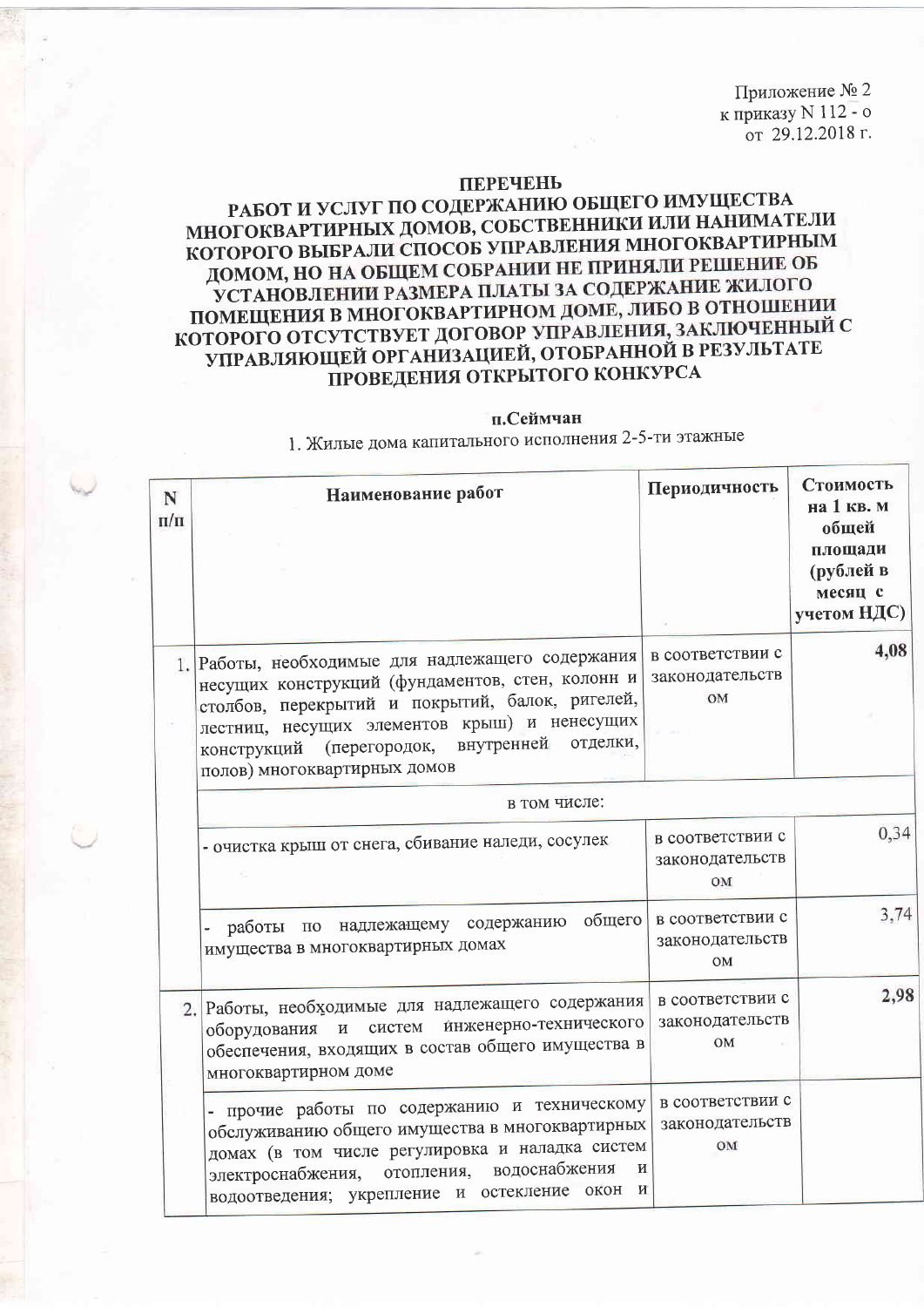|     | канализационных<br>исправности<br>проверка<br>дверей;<br>вытяжек и систем вентиляции; ремонт контейнерных<br>площадок и прочее) |                                                  |       |
|-----|---------------------------------------------------------------------------------------------------------------------------------|--------------------------------------------------|-------|
| 3.1 | общего<br>Работы и услуги по содержанию иного<br>имущества в многоквартирном доме                                               | в соответствии с<br>законодательств<br><b>OM</b> | 22,53 |
|     | в том числе:                                                                                                                    |                                                  |       |
|     | подметание полов во всех помещениях общего<br>марши<br>и<br>площадки,<br>(лестничные<br>пользования<br>коридоры);               | 2 раза в неделю                                  | 2,40  |
|     | - влажная уборка (протирка полов и перил) во всех<br>помещениях общего пользования                                              | 1 раз в месяц                                    |       |
|     | уборка земельного участка, входящего в состав<br>общего имущества                                                               | 1 раз в сутки                                    | 2,40  |
|     | - вывоз твердых бытовых отходов                                                                                                 | 1 раз в сутки                                    |       |
|     | аварийное обслуживание: систем водоснабжения,<br>теплоснабжения, канализации и энергоснабжения                                  | постоянно                                        | 11,16 |
|     | - услуги по управлению многоквартирным домом                                                                                    | постоянно                                        | 5,95  |
|     | - дератизация и дезинсекция помещений, входящих в<br>состав общего имущества                                                    | 2 раза в год                                     | 0,62  |
|     | - услуги по утилизации твердых бытовых отходов                                                                                  | в соответствии с<br>законодательств<br><b>OM</b> |       |
|     | Итого стоимость работ                                                                                                           |                                                  | 29,59 |

### 2. Жилые дома одноэтажные без мест общего пользования

|                                                                                                                                                                                                                                                                                           | месяц с<br>учетом НДС)                                   |
|-------------------------------------------------------------------------------------------------------------------------------------------------------------------------------------------------------------------------------------------------------------------------------------------|----------------------------------------------------------|
| 1. Работы, необходимые для надлежащего содержания<br>несущих конструкций (фундаментов, стен, колонн и<br>столбов, перекрытий и покрытий, балок, ригелей,<br>лестниц, несущих элементов крыш) и ненесущих<br>конструкций (перегородок, внутренней отделки,<br>полов) многоквартирных домов | 4,08<br>в соответствии с<br>законодательств<br><b>OM</b> |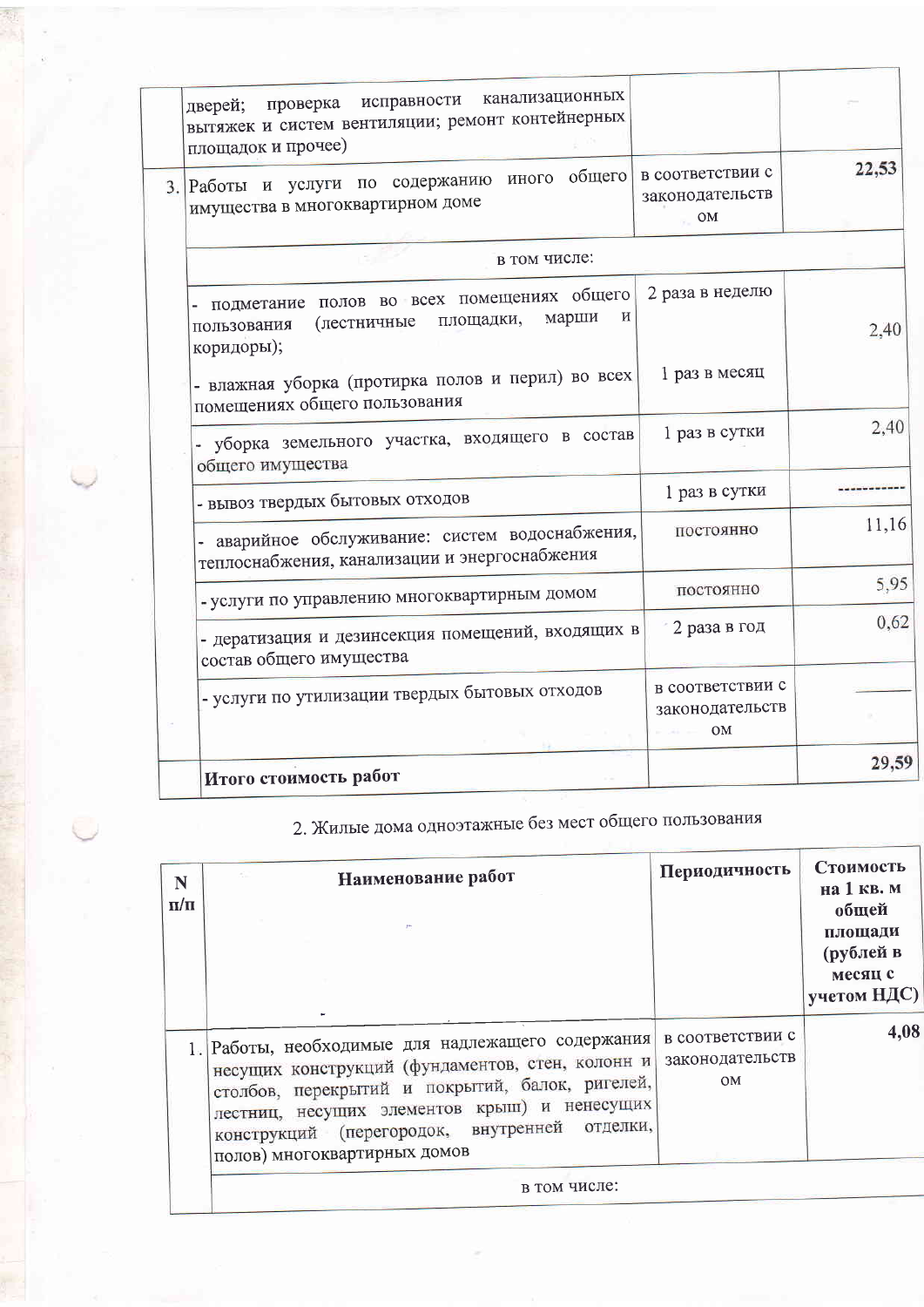|    | - очистка крыш от снега, сбивание наледи, сосулек                                                                                                                                                                                                                                                                                                                                                                                                                                                                                                                                                | ПО<br>необходимости                              | 0,34  |
|----|--------------------------------------------------------------------------------------------------------------------------------------------------------------------------------------------------------------------------------------------------------------------------------------------------------------------------------------------------------------------------------------------------------------------------------------------------------------------------------------------------------------------------------------------------------------------------------------------------|--------------------------------------------------|-------|
|    | общего<br>содержанию<br>надлежащему<br>работы<br>$\Pi0$<br>имущества в многоквартирных домах                                                                                                                                                                                                                                                                                                                                                                                                                                                                                                     | в соответствии с<br>законодательств<br>0M        | 3,74  |
|    | Работы, необходимые для надлежащего содержания<br>инженерно-технического<br>систем<br>оборудования<br>обеспечения, входящих в состав общего имущества в<br>многоквартирном доме<br>техническому<br>содержанию<br>и<br>работы<br>$\Pi 0$<br>обслуживанию общего имущества в многоквартирных<br>домах (в том числе регулировка и наладка систем<br>водоснабжения<br>И<br>отопления,<br>электроснабжения,<br>окон<br>И<br>водоотведения; укрепление и остекление<br>канализационных<br>исправности<br>проверка<br>дверей;<br>вытяжек и систем вентиляции; ремонт контейнерных<br>площадок и прочее) | в соответствии с<br>законодательств<br><b>OM</b> | 2,98  |
| 3. | общего<br>содержанию иного<br>услуги по<br>Работы и<br>имущества в многоквартирном доме                                                                                                                                                                                                                                                                                                                                                                                                                                                                                                          | в соответствии с<br>законодательств<br>OM        | 17,73 |
|    | в том числе:                                                                                                                                                                                                                                                                                                                                                                                                                                                                                                                                                                                     |                                                  |       |
|    | -аварийное обслуживание: систем водоснабжения,<br>теплоснабжения, канализации и энергоснабжения                                                                                                                                                                                                                                                                                                                                                                                                                                                                                                  | постоянно                                        | 11,16 |
|    | -услуги по управлению многоквартирным домом                                                                                                                                                                                                                                                                                                                                                                                                                                                                                                                                                      | постоянно                                        | 5,95  |
|    | -дератизация и дезинсекция помещений, входящих в<br>состав общего имущества                                                                                                                                                                                                                                                                                                                                                                                                                                                                                                                      | 2 раза в год                                     | 0,62  |
|    | Итого стоимость работ                                                                                                                                                                                                                                                                                                                                                                                                                                                                                                                                                                            |                                                  | 24,79 |

с. Верхний Сеймчан<br>1. Жилые дома капитального исполнения 3-4 -х этажные

| N<br>$\Pi/\Pi$ | Наименование работ<br>Ħ.                                                                                                                                                                                                                                                                  | Периодичность                             | Стоимость<br>на 1 кв. м<br>общей<br>площади<br>(руб. в месяц<br>с учетом<br>НДС) |
|----------------|-------------------------------------------------------------------------------------------------------------------------------------------------------------------------------------------------------------------------------------------------------------------------------------------|-------------------------------------------|----------------------------------------------------------------------------------|
|                | 1. Работы, необходимые для надлежащего содержания<br>несущих конструкций (фундаментов, стен, колонн и<br>столбов, перекрытий и покрытий, балок, ригелей,<br>лестниц, несущих элементов крыш) и ненесущих<br>конструкций (перегородок, внутренней отделки,<br>полов) многоквартирных домов | в соответствии с<br>законодательств<br>OM | 2,21                                                                             |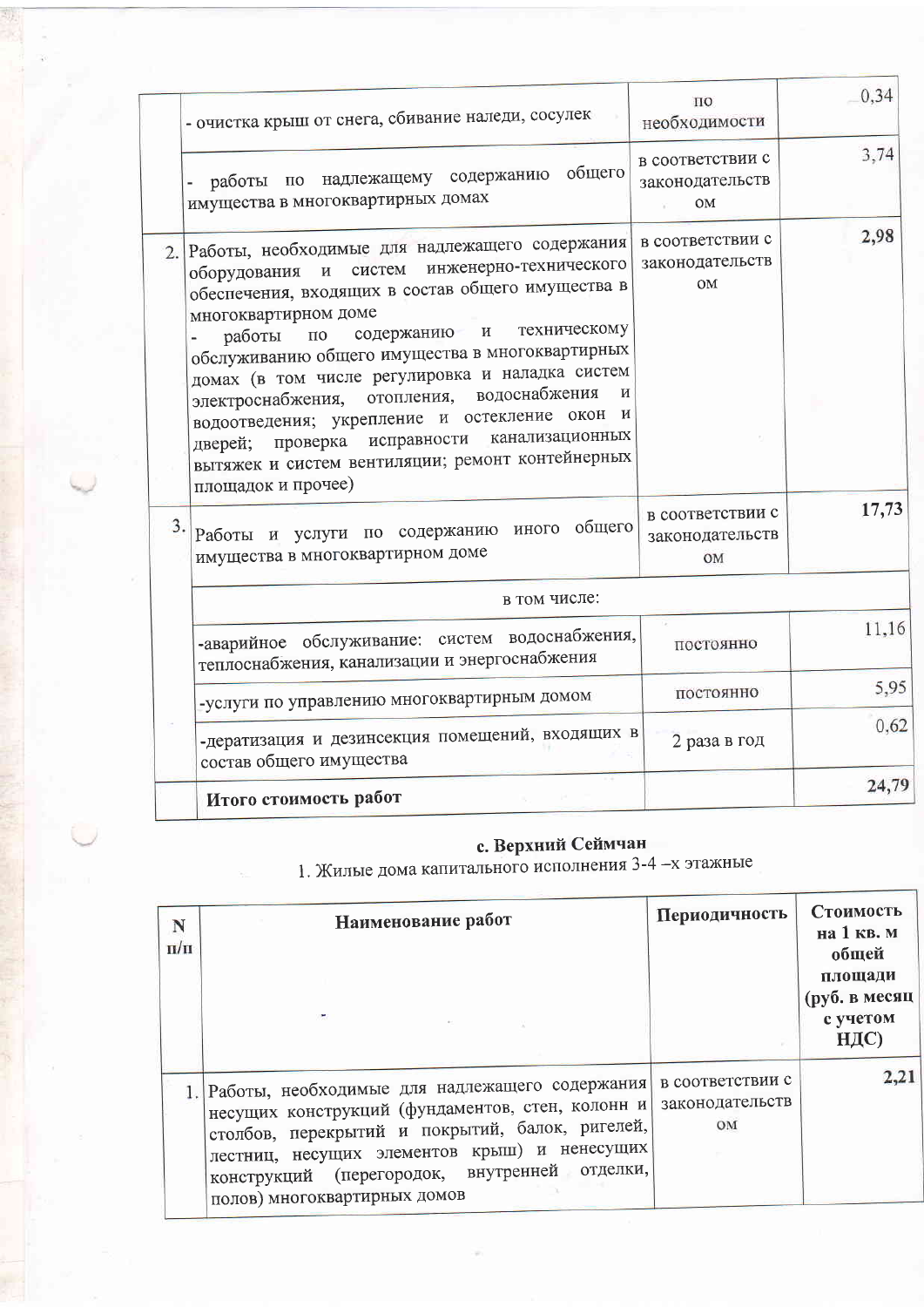|                  | в том числе:                                                                                                                                                                                                                                                                                                                                                                                 |                                                  | 0,18  |
|------------------|----------------------------------------------------------------------------------------------------------------------------------------------------------------------------------------------------------------------------------------------------------------------------------------------------------------------------------------------------------------------------------------------|--------------------------------------------------|-------|
|                  | - очистка крыш от снега, сбивание наледи, сосулек                                                                                                                                                                                                                                                                                                                                            | в соответствии с<br>законодательств<br><b>OM</b> |       |
|                  | общего<br>надлежащему содержанию<br>работы по<br>имущества в многоквартирных домах                                                                                                                                                                                                                                                                                                           | в соответствии с<br>законодательств<br><b>OM</b> | 2,03  |
| $\overline{2}$ . | Работы, необходимые для надлежащего содержания<br>инженерно-технического<br>систем<br>оборудования и<br>обеспечения, входящих в состав общего имущества в<br>многоквартирном доме                                                                                                                                                                                                            | в соответствии с<br>законодательств<br><b>OM</b> | 1,61  |
|                  | - прочие работы по содержанию и техническому<br>обслуживанию общего имущества в многоквартирных<br>домах (в том числе регулировка и наладка систем<br>отопления, водоснабжения<br>И<br>электроснабжения,<br>водоотведения; укрепление и остекление окон<br>и<br>канализационных<br>проверка исправности<br>дверей;<br>вытяжек и систем вентиляции; ремонт контейнерных<br>площадок и прочее) | в соответствии с<br>законодательств<br>OM        |       |
|                  | иного общего<br>3. Работы и услуги по содержанию<br>имущества в многоквартирном доме                                                                                                                                                                                                                                                                                                         | в соответствии с<br>законодательств<br>OM        | 12,15 |
|                  | в том числе:                                                                                                                                                                                                                                                                                                                                                                                 |                                                  |       |
|                  | подметание полов во всех помещениях общего<br>И<br>марши<br>площадки,<br>(лестничные<br>пользования<br>коридоры);                                                                                                                                                                                                                                                                            | 2 раза в неделю                                  | 1,30  |
|                  | - влажная уборка (протирка полов и перил) во всех<br>помещениях общего пользования                                                                                                                                                                                                                                                                                                           | 1 раз в месяц                                    |       |
|                  | уборка земельного участка, входящего в состав<br>общего имущества                                                                                                                                                                                                                                                                                                                            | 1 раз в сутки                                    | 1,30  |
|                  | - вывоз твердых бытовых отходов                                                                                                                                                                                                                                                                                                                                                              | 1 раз в сутки                                    |       |
|                  | аварийное обслуживание: систем водоснабжения,<br>теплоснабжения, канализации и энергоснабжения                                                                                                                                                                                                                                                                                               | постоянно                                        | 6,02  |
|                  | - услуги по управлению многоквартирным домом                                                                                                                                                                                                                                                                                                                                                 | постоянно                                        | 3,21  |
|                  | - дератизация и дезинсекция помещений, входящих в<br>состав общего имущества                                                                                                                                                                                                                                                                                                                 | 2 раза в год                                     | 0,32  |
|                  | - услуги по утилизации твердых бытовых отходов                                                                                                                                                                                                                                                                                                                                               | в соответствии с<br>законодательств<br>OM        |       |
|                  | Итого стоимость работ                                                                                                                                                                                                                                                                                                                                                                        |                                                  | 15,97 |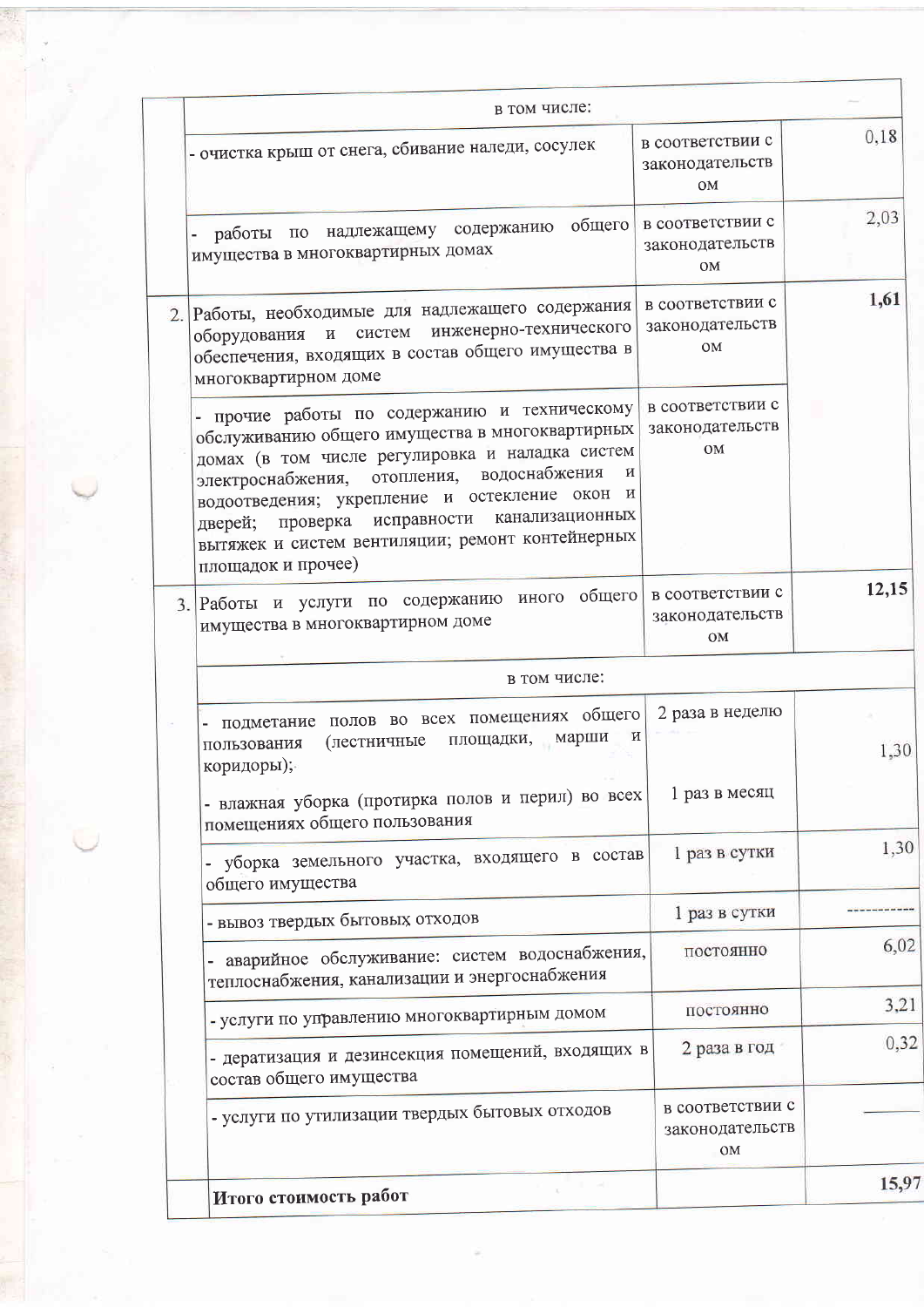Приложение №3 к приказу <br/>N 112 - о от 29.12.2018 г.

### МИНИМАЛЬНЫЙ ПЕРЕЧЕНЬ РАБОТ И УСЛУГ ПО СОДЕРЖАНИЮ ОБЩЕГО ИМУЩЕСТВА МНОГОКВАРТИРНЫХ ДОМОВ ДЛЯ СОБСТВЕННИКОВ И НАНИМАТЕЛЕЙ ЖИЛЫХ ПОМЕЩЕНИЙ, ПРОЖИВАЮЩИХ В ДОМАХ ПРИЗНАННЫХ НЕПРИГОДНЫМИ ДЛЯ ПРОЖИВАНИЯ, АВАРИЙНЫМИ И ПОДЛЕЖАЩИМИ СНОСУ ИЛИ РЕКОНСТРУКЦИИ

#### п. Сеймчан

### 1. Жилые дома капитального исполнения 2-5-ти этажные

| $N_2$<br>$\Pi/\Pi$ | Наименование работ                                                                                                      | Периодичность       | Стоимость на<br>1 кв. м общей<br>площади<br>(рублей в<br>месяц) |
|--------------------|-------------------------------------------------------------------------------------------------------------------------|---------------------|-----------------------------------------------------------------|
| 1.1                | Очистка крыш от снега, сбивание наледи, сосулек                                                                         | ПО<br>необходимости | 0,34                                                            |
| 2.                 | во всех помещениях общего<br>полов<br>Подметание<br>и<br>марши<br>площадки,<br>(лестничные<br>пользования<br>коридоры); | 2 раза в неделю     | 2,40                                                            |
|                    | Влажная уборка (протирка полов и перил) во всех<br>помещениях общего пользования                                        | 1 раз в месяц       |                                                                 |
| 3.1                | состав<br>B<br>входящего<br>Уборка земельного участка,<br>общего имущества                                              | 1 раз в сутки       | 2,40                                                            |
| 4.1                | Аварийное обслуживание: систем водоснабжения,<br>теплоснабжения, канализации и энергоснабжения                          | постоянно           | 11,16                                                           |
| 5.                 | Услуги по управлению многоквартирным домом                                                                              | постоянно           | 5,95                                                            |
|                    | 6. Дератизация и дезинсекция помещений, входящих в<br>состав общего имущества                                           | 2 раза в год        | 0,62                                                            |
|                    | Итого                                                                                                                   |                     | 22,87                                                           |

### 2. Жилые дома одноэтажные без мест общего пользования

| $N_2$<br>$\Pi/\Pi$ | Наименование работ | Периодичность | Стоимость на<br>1 кв. м общей<br>площади<br>(рублей в<br>месяц) |
|--------------------|--------------------|---------------|-----------------------------------------------------------------|
|                    |                    |               |                                                                 |